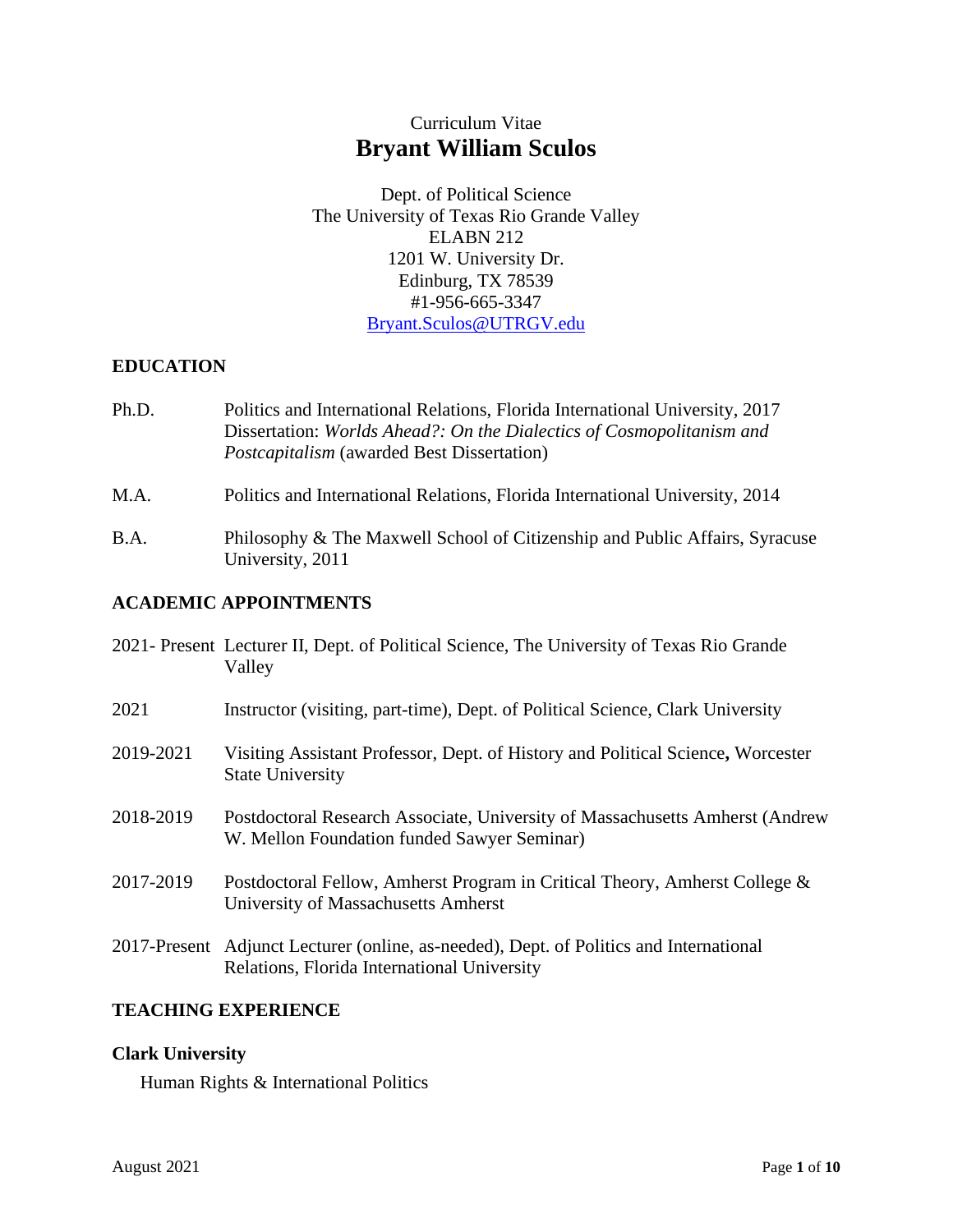# **Worcester State University**

Global Politics [in-person & online] International Relations I (IR Theory) International Relations II (Globalization) American Government Empire Global Politics of Culture [in-person & online] Plagues, Pandemics, & Progress Social Movements

# **Florida International University**

Political Ideologies [in-person & online] Contemporary Political Theory [in-person & online] Modern Political Theory Writing and Rhetoric I Writing and Rhetoric II (Research Writing)

# **PUBLICATIONS**

# **Book Manuscripts**

under contract *The Dialectics of Global Justice: From Liberal to Postcapitalist Cosmopolitanism* (SUNY Press, New Political Science Series). Forthcoming, 2022.

# **Edited Volume**

| 2019 | <b>Sculos</b> & Caputi Teaching Marx & Critical Theory in the $21^{st}$ Century. |
|------|----------------------------------------------------------------------------------|
|      | Brill/Haymarket Books, Studies in Critical Social Sciences.                      |

# **Peer Reviewed Journal Articles**

- 2019 "It's Capitalism, Stupid!: The Theoretical and Political Limitations of the Concept of Neoliberalism" in *Class, Race and Corporate Power*, Vol 7, Iss. 2, np, Oct. 2019 "Changing Lives and Minds: Progress, Strategy, and Universal Basic Income" in *New Political Science*, Vol. 41, Iss. 2., pp. 234-247, June.
- 2018 "Minding the Gap: Marxian Reflections on the Transition from Capitalism to Postcapitalism" in *tripleC: Communication, Capitalism, and Critique*, Special Issue "Karl Marx @ 200: Debating Capitalism & Perspectives for the Future of Radical Theory," Vol. 16. No. 2., pp. 676-686, May.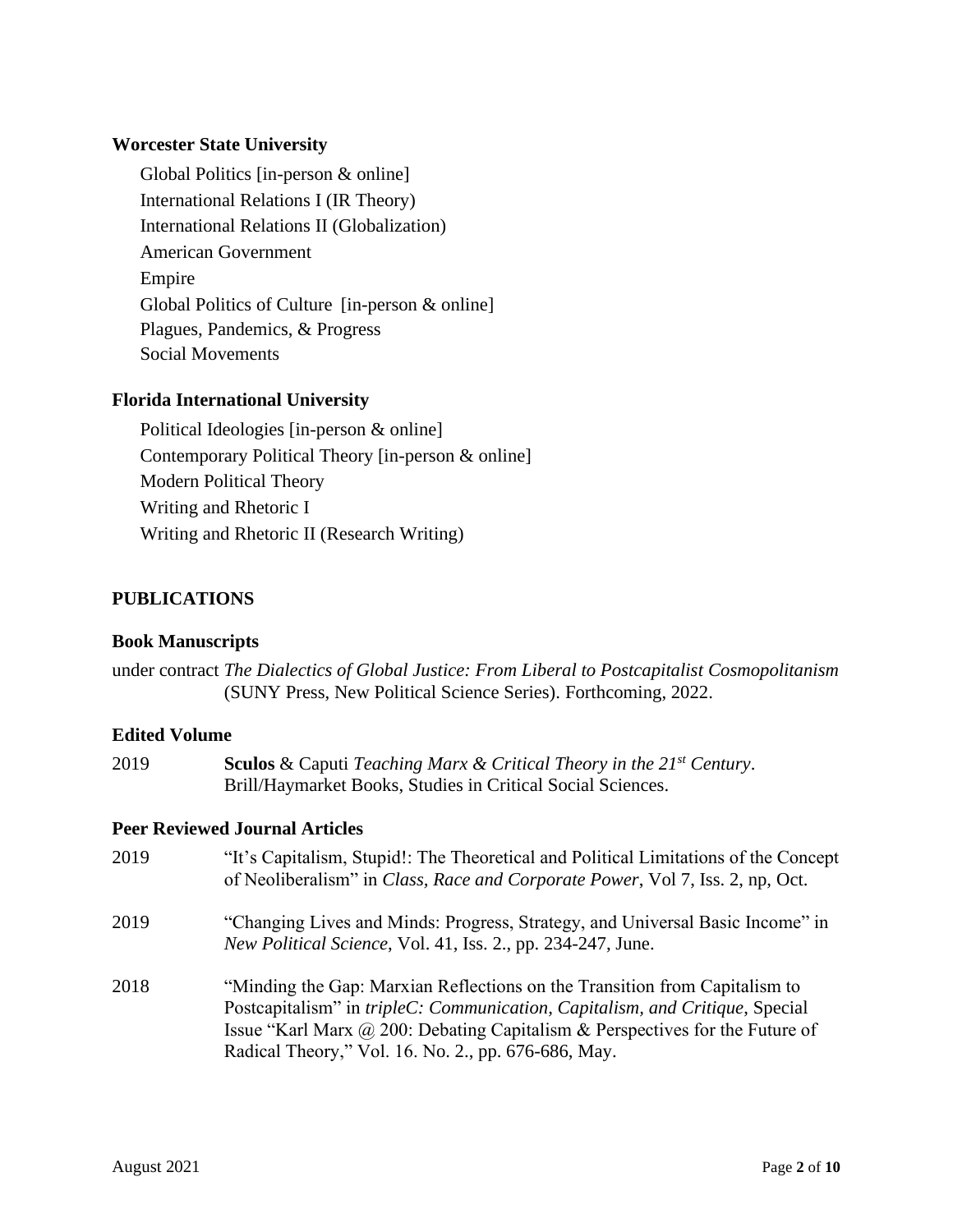- 2017 "Demystifying the Capitalistic Mentality: Reconciling Adorno and Fromm on the Psycho-Social Reproduction of Capitalism" in *Constellations: an International Journal of Critical and Democratic Theory*, Early View: September, Vol. 25, Iss. 2, pp. 272-286, June.
- 2016 Walsh & **Sculos,** "The Counterrevolutionary Campus: Herbert Marcuse and the Suppression of Student Protest Movements" in *New Political Science*, Special Issue: "Marcuse in the Twenty-First Century: Radical Politics, Critical Theory, and Revolutionary Praxis," Vol. 38, Issue 4, pp. 516-532, December. [Republished in *Marcuse in the Twenty-First Century: Radical Politics, Critical Theory, and Revolutionary Praxis*. R. Kirsch & S. Sural (eds.). Routledge, December 2017]
- 2015 **Sculos** & Walsh, "Marx in Miami: Reflections on Teaching and the Confrontation with Ideology" in *Class, Race and Corporate Power*, Vol. 3, Iss. 2, np. November. [Republished in *Teaching Marx & Critical Theory in the 21st Century*. **Sculos** & Caputi (eds.). Brill: Studies in Critical Social Science 2016]

# **Book Chapters**

| 2021 | "Dialectical Ends and Beginnings: On Why Barbarism at the End of Capitalism<br>Means Barbarism Beyond Capitalism" in <i>Postcapitalist Futures: Political</i><br><i>Economy Beyond Crisis and Hope.</i> eds. Nicholas Kiersey and Adam Fishwick,<br>Pluto Press, May.                                       |
|------|-------------------------------------------------------------------------------------------------------------------------------------------------------------------------------------------------------------------------------------------------------------------------------------------------------------|
| 2019 | <b>Sculos &amp; Caputi, "Inspiring Action: Rethinking the Public Function of Pedagogy"</b><br>in Teaching Marx & Critical Theory in the $21^{st}$ Century ed. <b>B.W. Sculos</b> and<br>Mary Caputi, Brill: Studies in Critical Social Science Aug., pp. 224-234.                                           |
| 2017 | Walsh & Sculos, "Repressive Robots and the Radical Possibilities of<br>Emancipated Automation" in The Political Economy of Robots: Prospects for<br>Prosperity and Peace in the Automated 21 <sup>st</sup> Century, ed. Ryan Kiggins. Palgrave:<br>International Political Economy, September, pp. 101-125. |
| 2016 | "Negative Dialectical Interpretation: Contradiction and Critique" in <i>Interpretation</i><br>in Political Theory ed. Sean Noah Walsh and Clement Fatovic. New York:<br>Routledge, October, pp. 158-181.                                                                                                    |
|      | <b>Selected Non-Peer Reviewed Essays</b>                                                                                                                                                                                                                                                                    |

- 2021 "Teaching Fiction's Futures: Pedagogy for Climate-Changed Global Politics" in *E-International Relations*. Mar. 18: [https://www.e-ir.info/2021/03/18/teaching](https://www.e-ir.info/2021/03/18/teaching-fictions-futures-pedagogy-for-climate-changed-global-politics/)[fictions-futures-pedagogy-for-climate-changed-global-politics/.](https://www.e-ir.info/2021/03/18/teaching-fictions-futures-pedagogy-for-climate-changed-global-politics/)
- 2020 "Revolution in the High Castle: Interpretation & the Political Implications of Hope" in *Class, Race and Corporate Power.* Vol. 8, Iss. 2. Oct.: [https://digitalcommons.fiu.edu/classracecorporatepower/vol8/iss2/.](https://digitalcommons.fiu.edu/classracecorporatepower/vol8/iss2/)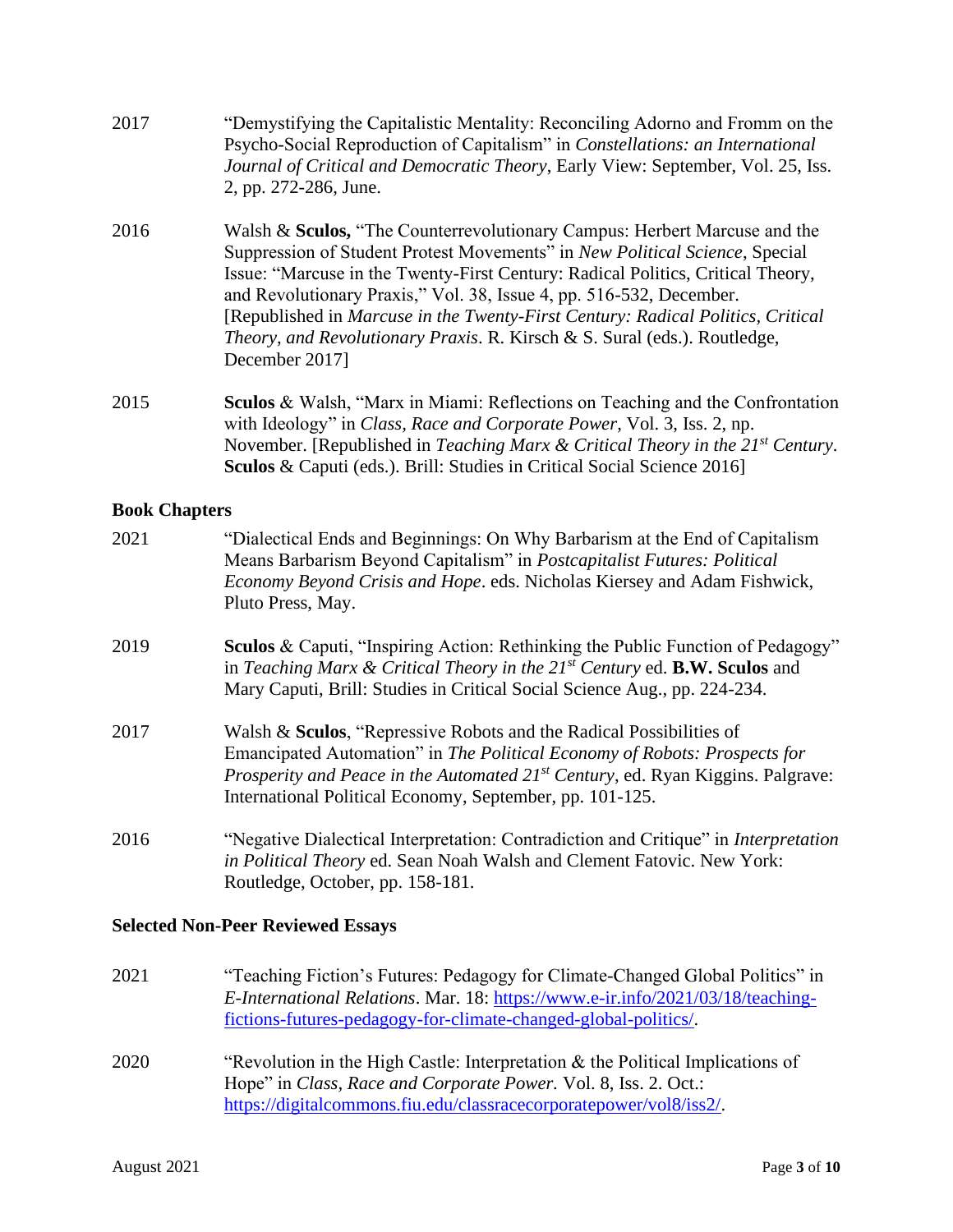| 2020 | "Campism' and the New (Anti-) Imperialisms" in New Politics (Summer) Vol.<br>XVIII-1, Whole #: 69 (print feature): https://newpol.org/issue_post/campism-and-<br>the-new-anti-imperialisms/                                                                   |
|------|---------------------------------------------------------------------------------------------------------------------------------------------------------------------------------------------------------------------------------------------------------------|
| 2020 | "Resistance in the Time of Cholera: Preliminary Notes on Viral Dialectics" with<br>The Hampton Institute, March 25: https://www.hamptonthink.org/read/resistance-<br>in-the-time-of-cholera-preliminary-notes-on-viral-dialectics.                            |
| 2019 | "Ideology is Dead! Long Live Ideology!: On the Ideological Character of<br>Liberalism & Socialism." Public Seminar, May 14:<br>http://www.publicseminar.org/2019/05/ideology-is-dead-long-live-ideology/                                                      |
| 2019 | "What can we do to reduce our negative impact on the environment?" $T\&G$<br>Faculty Forum, Worcester Sunday Telegram, Feb. 17:<br>https://www.telegram.com/news/20190217/tampg-faculty-forum-what-can-we-<br>do-to-reduce-our-negative-impact-on-environment |
| 2018 | "Political Automatons and the Politics of Automation," The Hampton Institute,<br>Aug. 2: http://www.hamptoninstitution.org/political-automatons-and-the-politics-<br>of-automation.html                                                                       |
| 2018 | "Socialism as Pacifism" in New Politics (Summer) Vol:XVII-1, Whole #: 65<br>(print feature): http://newpol.org/content/socialism-pacifism                                                                                                                     |
| 2018 | "Solidarity is Not a Liberal Value: Feminism and Collective Struggle" in <i>Public</i><br>Seminar, Feb. 12: http://www.publicseminar.org/2018/02/solidarity-is-not-a-<br>liberal-value/                                                                       |
| 2017 | "Who's Afraid of 'Toxic Masculinity'?" in Class, Race and Corporate Power,<br>Perspectives. Vol. 5, Iss. 3. Nov.:<br>http://digitalcommons.fiu.edu/classracecorporatepower/vol5/iss3/6/                                                                       |
| 2017 | "Society is Guilty: #MeToo, Trump, Weinstein, and the Problem of Individual<br>Responsibility" in <i>Public Seminar</i> , Oct. 30:<br>http://www.publicseminar.org/2017/10/metoo-trump-weinstein-and-the-problem-<br>of-individual-responsibility/.           |
| 2017 | "The Dialectic of Tolerance" with The Hampton Institute, Politics and<br>Government, Sept.: http://www.hamptoninstitution.org/the-dialectic-of-<br>tolerance.html.                                                                                            |
| 2017 | "We are the Beast: On Toxic Masculinity and Social Responsibility in Disney's<br>Beauty and the Beast" in Class, Race and Corporate Power. Vol. 5, Iss. 2: July:<br>http://digitalcommons.fiu.edu/classracecorporatepower/vol5/iss2/7/.                       |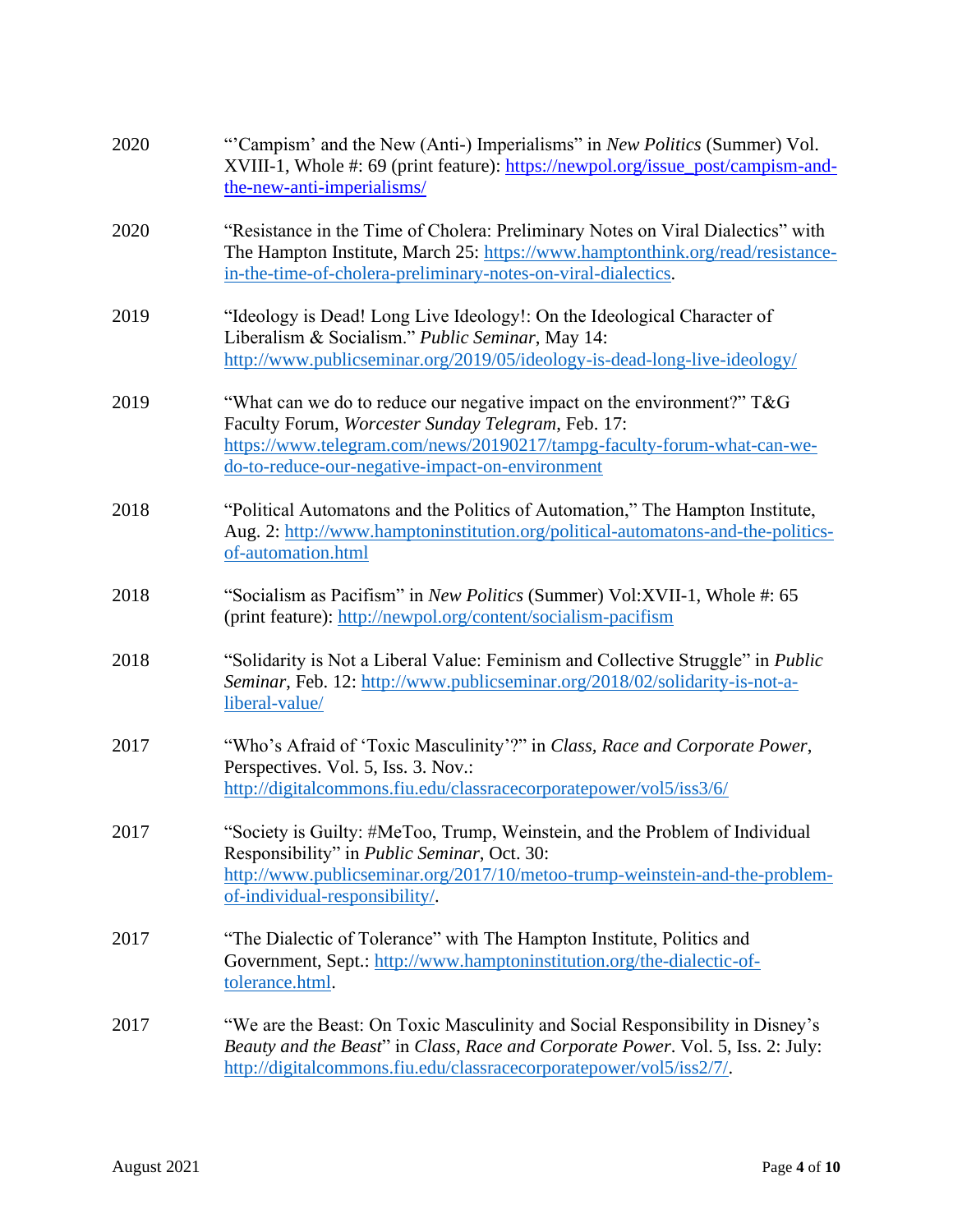| 2017                  | "On Theorizing Neoliberalism: The Problems and Politics of a Critique" in <i>Public</i><br>Seminar, April 20: http://www.publicseminar.org/2017/04/on-theorizing-<br>neoliberalism/.                                                                                        |
|-----------------------|-----------------------------------------------------------------------------------------------------------------------------------------------------------------------------------------------------------------------------------------------------------------------------|
| 2017                  | "The Capitalistic Mentality and the Politics of Radical Reform: A (Mostly)<br>Friendly Reply to Michael J. Thompson" in New Politics (Winter) Vol:XVI-2,<br>Whole #: 62 (print feature): http://newpol.org/content/capitalistic-mentality-and-<br>politics-radical-reform.  |
| 2017                  | "Notes on the Peaceful Transition of Power: The Continuity of Violence in<br>America's Imperial Democracy" with The Hampton Institute, Politics &<br>Government, Feb. 3: http://www.hamptoninstitution.org/continuity-of-<br>violence.html.                                 |
| 2016                  | "Capital Revenge: Ideologiekritik and The Revenant" in Class, Race and<br>Corporate Power, Politics of Culture, Vol 4., Iss. 1, np:<br>https://digitalcommons.fiu.edu/classracecorporatepower/vol4/iss1/6/.                                                                 |
| 2015                  | "The Poverty of Hatred and the Hatred of Poverty: The Ideology of American<br>Progressivism" in New Politics. July 9: http://newpol.org/content/poverty-hatred-<br>and-hatred-poverty-ideology-american-progressivism.                                                      |
| 2015<br>0.1. 1 D 1. D | "Automatons, Robots, and Capitalism in a Very Wrong Twenty-First Century: A<br>Review Essay on Neill Blomkamp's Chappie" in Class, Race and Corporate<br>Power, Politics of Culture. Vol. 3: Iss. 1.:<br>http://digitalcommons.fiu.edu/classracecorporatepower/vol3/iss1/4. |

# **Selected Book Reviews**

| 2019 | "Violence and Civilization" (review of Andrew Linklater's Violence and<br>Civilization in the Western States-Systems [2017]), E-International Relations,<br>Dec. 23: https://www.e-ir.info/2019/12/23/review-violence-and-civilization/. |
|------|------------------------------------------------------------------------------------------------------------------------------------------------------------------------------------------------------------------------------------------|
| 2017 | "Terry Eagleton, <i>Hope Without Optimism</i> ," Political Studies Review,<br>(OnlineFirst) February.                                                                                                                                    |
| 2016 | "Beyond Capitalism: Building Democratic Alternatives for Today and the<br>Future," Political Studies Review, February 2016 14: 76-77.                                                                                                    |
| 2016 | The Emotional Logic of Capitalism: What Progressives Have Missed by Martijn<br>Konings, Marx and Philosophy Review of Books, January.<br>http://marxandphilosophy.org.uk/reviewofbooks/reviews/2016/2170                                 |
| 2015 | Equaliberty: Political Essays by Étienne Balibar (trans. James Ingram), Political<br>Studies Review, 13: 394-395.                                                                                                                        |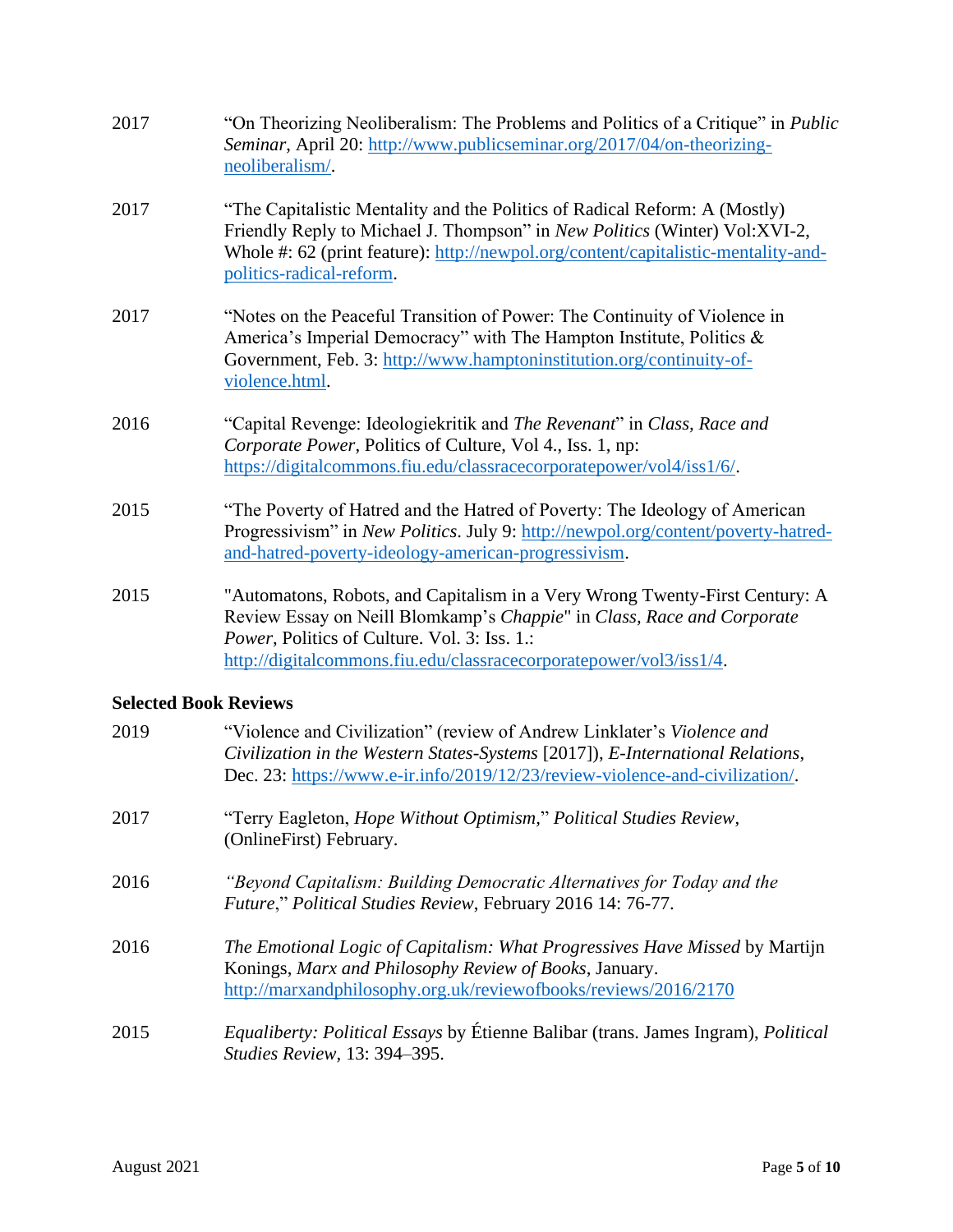| 2015 | Arendt and Adorno: Political and Philosophical Investigations by Lars Rensmann<br>and Samir Gandesha (eds), Marx and Philosophy Review of Books, March.<br>http://marxandphilosophy.org.uk/reviewofbooks/reviews/2015/1770. |
|------|-----------------------------------------------------------------------------------------------------------------------------------------------------------------------------------------------------------------------------|
| 2014 | The Dunayevskaya-Marcuse-Fromm Correspondence, 1954–1978: Dialogues on<br>Hegel, Marx and Critical Theory by Kevin B. Anderson and Russell Rockwell<br>(eds), Political Studies Review, 12: 249–250.                        |

# **WORKS IN-PROGRESS**

# **Book Manuscripts**

*Critical Theory & Global Ethics: Emancipatory Transformation(s) in World Politics*  (commissioned for *E-International Relations'* peer-reviewed open-access book series, 2022)

*Left of Death: The Politics of Structural Violence & the Ethics of Pacifist Resistance*

#### **Articles In-progress**

"Towards a Radical Concept of Relevance for the Study of Global Politics (in-preparation for *ISQ* Theory Notes)

"Pacifism versus Structural Violence: An Ethico-political Reinterpretation (in-preparation for *Millennium*)

"Global Socialist Humanism: The International Political Theory of Erich Fromm" (inpreparation for the *Journal of International Political Theory*)

# **AWARDS**

| 2020      | Provost's Travel Fund, Worcester State University                                                                  |
|-----------|--------------------------------------------------------------------------------------------------------------------|
| 2019      | Summer Fellow, Institute for Critical Social Inquiry, The New School for Social<br>Research                        |
| 2016-2017 | Best Dissertation, Dept. of Politics and International Relations, Florida<br><b>International University</b>       |
| 2015-2017 | Interdisciplinary Writing Fellowship, FIU Writing and Rhetoric Program                                             |
| 2013-2014 | Best Teaching Assistant, Dept. of Politics and International Relations, Florida<br><b>International University</b> |

# **SELECTED INVITED TALKS, INTERVIEWS, AND OTHER MEDIA**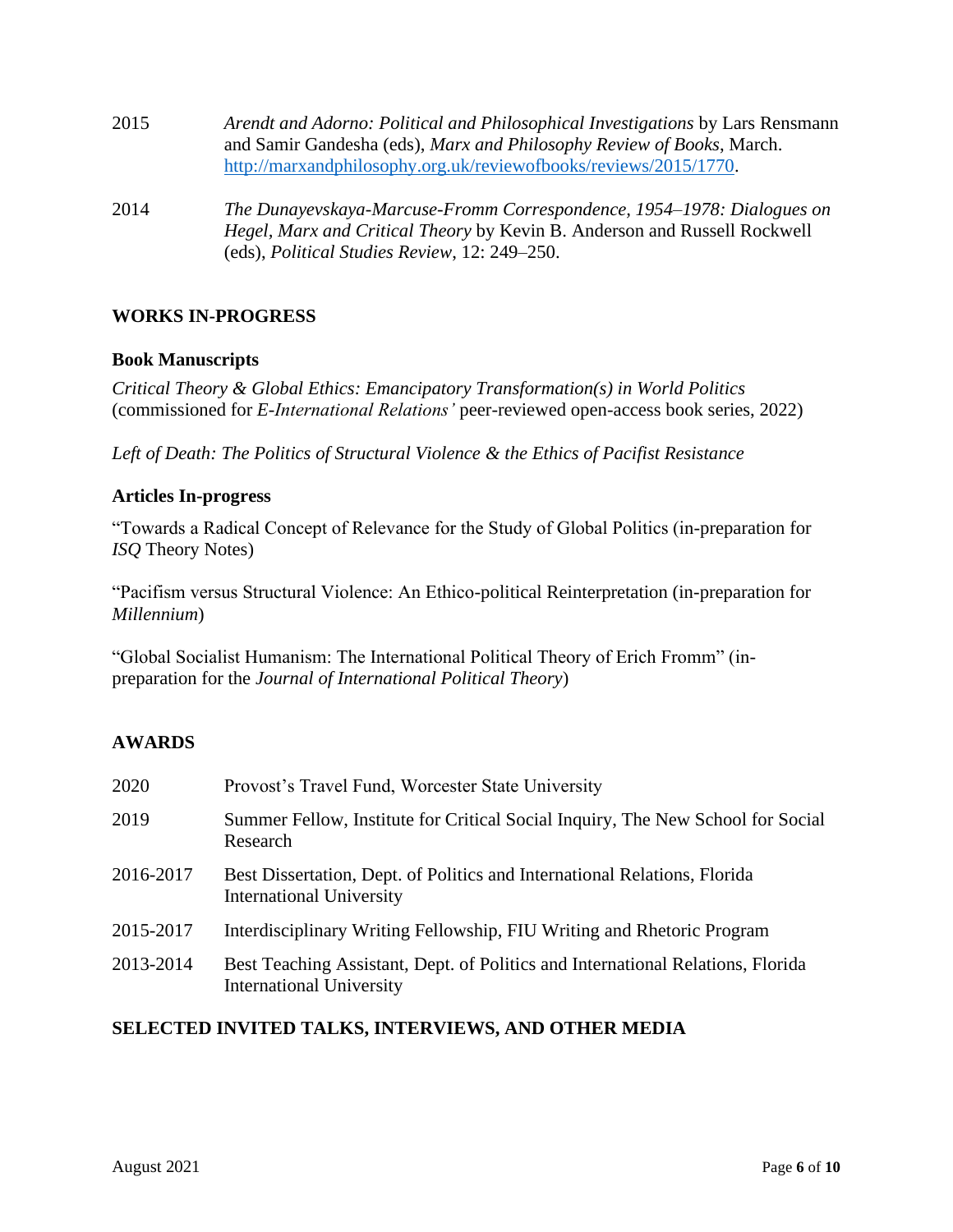| 2021 | "Learning from Basic Income Pilots" The Academic Minute (for NPR), Aug.<br>https://academicminute.org/2021/08/the-academic-minute-for-2021-08-09-2021-<br>$08-13/$                                                                |
|------|-----------------------------------------------------------------------------------------------------------------------------------------------------------------------------------------------------------------------------------|
| 2019 | "Universal Basic Income and the Politics of Solidarity in a Globalized World,"<br>University of Texas, Rio Grande Valley, Dept. of Political Science and the Office<br>of Global Engagement, Oct. 3-4                             |
| 2019 | "Interest Rates and Trade Wars" (with Devon Bowers of The Hampton Institute)<br>for A Different Lens, Sept. 19: https://adifferentlens.libsyn.com/episode-118-<br>interest-rates-and-trade-wars-with-bryant-william-sculos.       |
| 2018 | "From Teachers' Strikes to Social Transformation," Clark University, Worcester,<br>MA, April 24                                                                                                                                   |
| 2018 | "Trumpeachment," (interviewed by Devon Bowers of The Hampton Institute) for<br>A Different Lens, Jan. 29:<br>https://adifferentlenspodcast.wordpress.com/2018/01/29/trumpeachment-with-<br>bryant-sculos/                         |
| 2017 | Episode 9 of the Fully Automated podcast hosted by #OccupyIRTheory blog,<br>(interviewed by Prof. Nicholas Kiersey), Dec. 4.:<br>http://occupyirtheory.info/2017/12/04/episode-9-bryant-sculos-on-marx-in-<br>miami/              |
| 2017 | "Questioning Tolerance" (interviewed by Devon Bowers of The Hampton<br>Institute) for A Different Lens, Sept. 13:<br>https://adifferentlenspodcast.wordpress.com/2017/09/13/questioning-tolerance-<br>with-bryant-william-sculos/ |

# **SELECTED CONFERENCE PRESENTATIONS**

| 2021 | "For an Insurgent Pacifist Pedagogy in Global Politics." International Studies<br>Association, Virtual, Apr. 6-9                                                                                                                                                                     |
|------|--------------------------------------------------------------------------------------------------------------------------------------------------------------------------------------------------------------------------------------------------------------------------------------|
| 2019 | "Whose Barbarism?: Civilizational Violence, Critical Theory, & Global Ethics"<br>for the International Ethics section book award, Andrew Linklater's Violence and<br>Civilization in the Western States-Systems. International Studies Association,<br>Toronto, Canada, March 26-28. |
| 2018 | "Changing Minds and Lives: A Polemic on Radical Progress and UBI." American<br>Political Science Association, Boston, MA, Aug. 30-Sept. 2.                                                                                                                                           |
| 2018 | "The Lost Politics of Critical Theory: Erich Fromm on UBI and a Zero-Carbon<br>Future." Western Political Science Association, San Francisco, CA, Mar. 29-31.                                                                                                                        |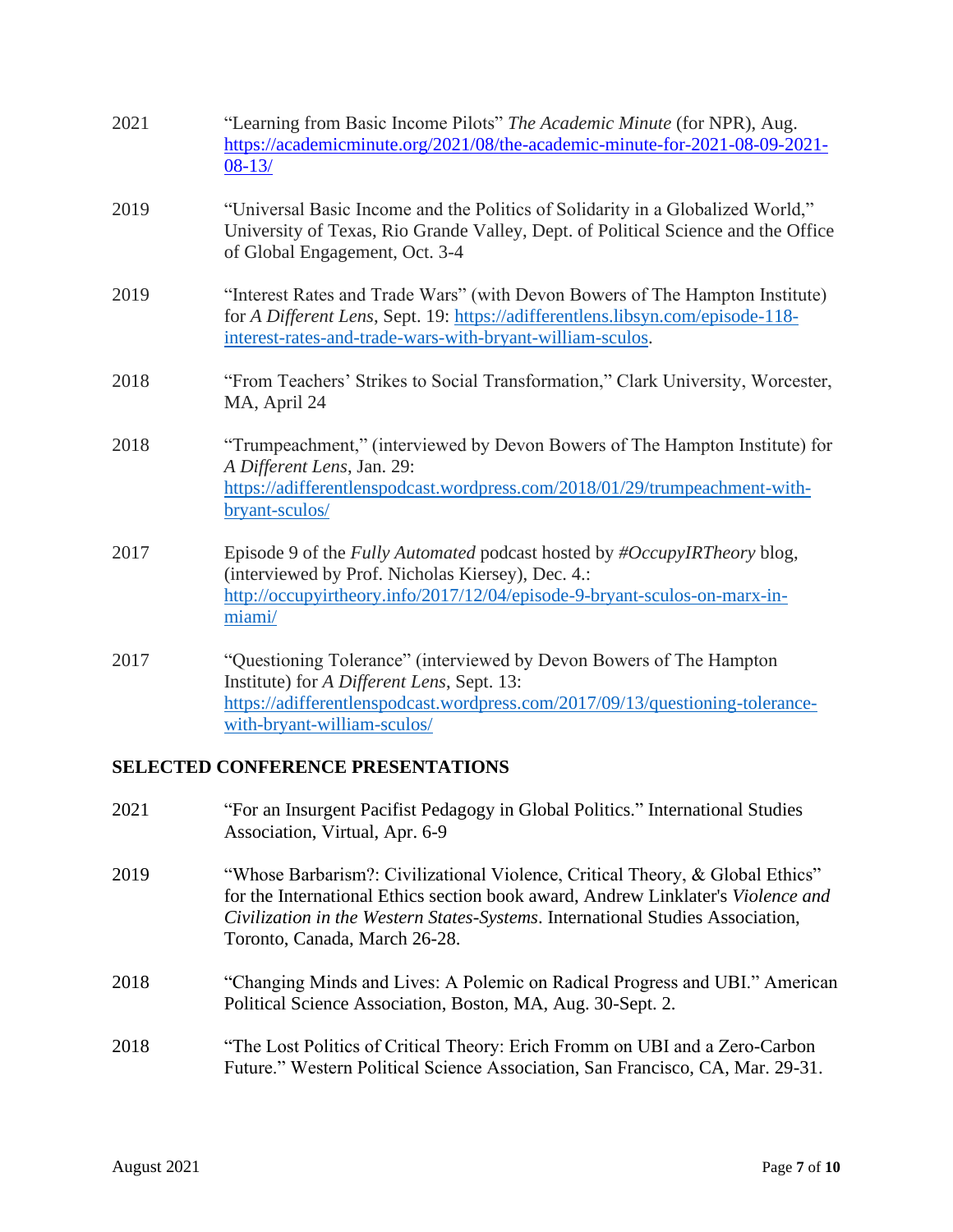| 2017 | "Radical Reformism: The Global Political Ethics of Critical Theory." American<br>Political Science Association Meeting and Exhibition, San Francisco, CA, Aug.<br>30-Sept. 2                                             |
|------|--------------------------------------------------------------------------------------------------------------------------------------------------------------------------------------------------------------------------|
| 2017 | "International Political Theory and the Ethics of Postcapitalism." International<br>Studies Association Baltimore, MD, Feb.                                                                                              |
| 2016 | "Demanding a Post-Capitalist Vision: A Critical Theoretical Intervention between<br>Cosmopolitanism and Marxism." International Studies Association, Atlanta, GA,<br><b>March 16-19</b>                                  |
| 2015 | "The Capitalistic Mentality: Fromm and Adorno in the Age of Cosmopolitics."<br>Western Political Science Association, Las Vegas, NV, April 2-4,                                                                          |
| 2014 | "ABCDEs of Global Federalism: Arendt, Benhabib, Cosmopolitanism, and<br>Discursive Ethics for a Transnational Solution to the 'Right to have Rights."<br>Western Political Science Association, Hollywood, CA, March 27. |

# **CAMPUS TALKS**

| 2021 | "On the Dominance of 'Moderate' Politics & the Dangers of Compromise,"<br>Humanities Scholars Collaborative, Worcester State University, Apr. 2     |
|------|-----------------------------------------------------------------------------------------------------------------------------------------------------|
| 2020 | "Beyond Protest," Democracy Café, Worcester State University, Oct. 29                                                                               |
| 2020 | "What is Democracy?" (with Dr. Nathan Angelo), A Conversation with the<br>Center for the Study of Human Rights, Worcester State University, Oct. 20 |
| 2020 | "Towards A Radical Theory of Relevance for the Study of Global Politics,"<br>Shared Scholarship Series, Worcester State University, Jan. 23         |
| 2019 | "The Politics of Organizing for the Climate Emergency," Sustainability $+$ Food<br>Fair, Worcester State University, Oct. 16                        |

# **SERVICE TO PROFESSION**

# **Conference Panel Chair/Discussant**

2020 American Political Science Association Annual Meeting, Chair & Discussant, "Risk, Financial Capital, and Neoliberalism" Panel, Sept. 9-13

# **Peer Reviewer**

| Constellations                     |
|------------------------------------|
| Class, Race and Corporate Power    |
| Constellations                     |
| Sexuality Research & Social Policy |
| Constellations                     |
|                                    |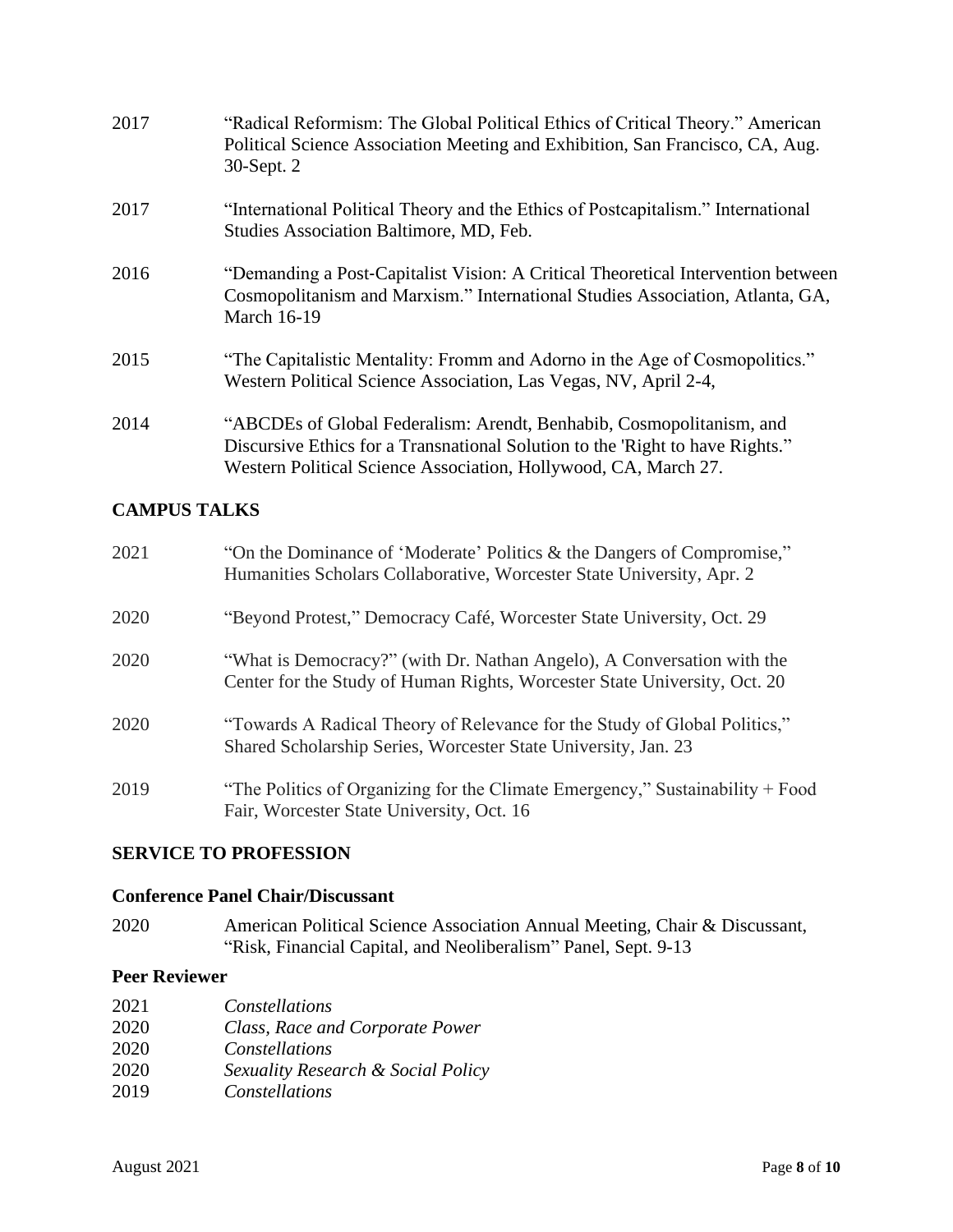| 2019 | <b>New Political Science</b>                  |
|------|-----------------------------------------------|
| 2019 | Journal of Social Philosophy                  |
| 2018 | tripleC: Communication, Capitalism & Critique |
| 2018 | Class, Race and Corporate Power               |
| 2017 | <b>International Studies Perspectives</b>     |
| 2017 | Class, Race and Corporate Power               |

# **Professional Organization Leadership**

2016-2018 Graduate Student Executive Board Member: International Ethics (International Studies Association)

# **Editor**

2016-Present *Class, Race and Corporate Power* (Politics of Culture section)

Hampton Institute (contributing editor)

# **UNIVERSITY SERVICE**

# **University Advisory Boards**

First-Year Experience, Worcester State University, 2020-2021

Women, Gender, and Sexuality Studies program, Worcester State University, 2020-2021

Global Studies Concentration, Worcester State University, 2019-2021

Center for the Study of Human Rights, Worcester State University, 2019-2021

# **Departmental Committees**

Program Review (History) and Major Proposal (Political Science) Ad Hoc Committees, Worcester State University, Dept. of History & Political Science, 2019-2020

Graduate Student Steering Committee Member, Dept. of Politics and International Relations, Florida International University, 2011-2017

# **PROFESSIONAL ORGANIZATIONS**

American Political Science Association (Caucus for a New Political Science & Foundations of Political Theory sections) International Studies Association (International Ethics and Theory sections) Association for Political Theory

# **ACADEMIC REFERENCES**

# **Clement Fatovic**

Professor || Dept. of Politics and International Relations Florida International University